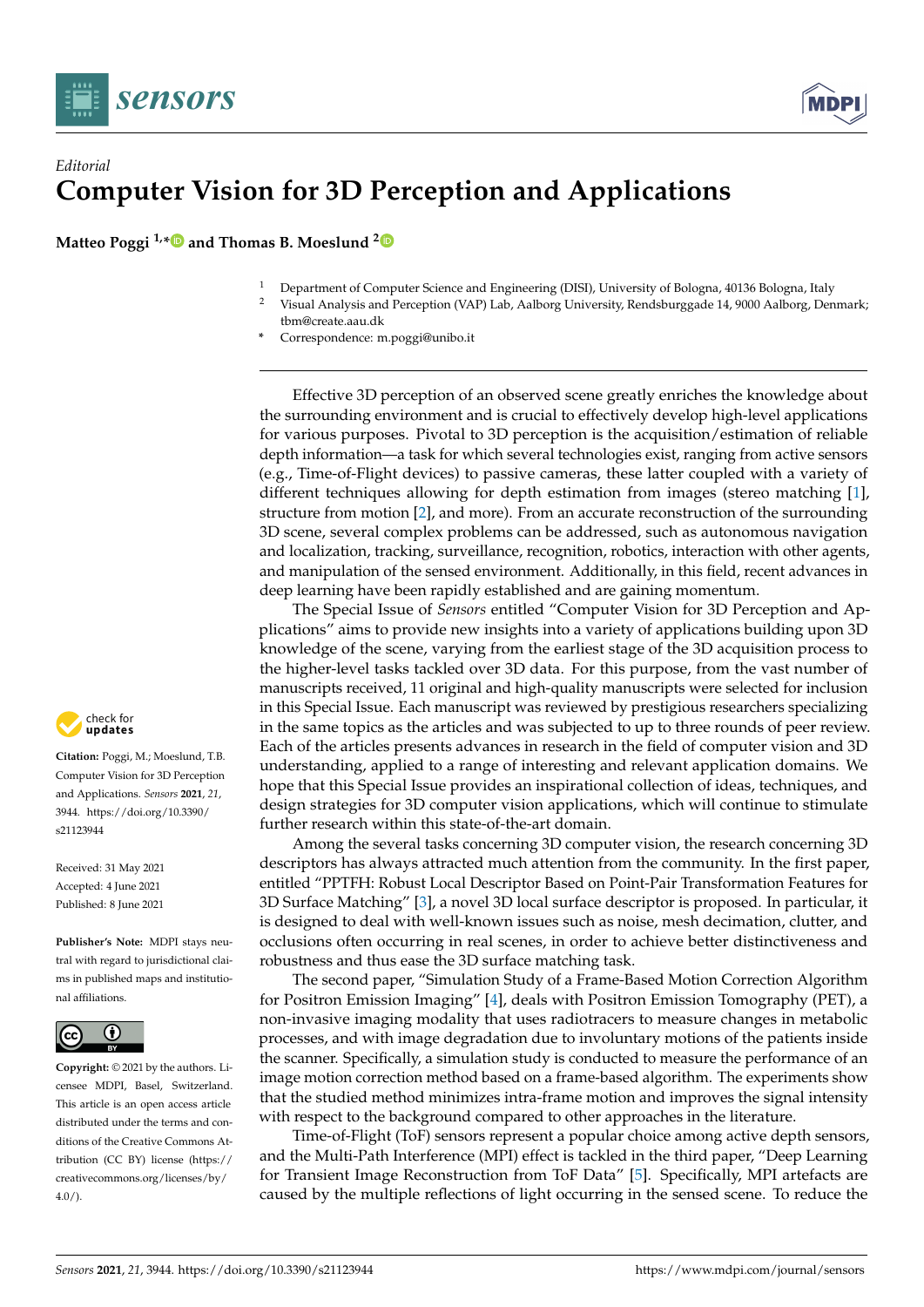effect of this phenomenon, a deep learning framework is proposed, estimating the structure of the time-dependent impulse response of the scene and thus recovering a depth map from it, with a reduced quantity of MPI artefacts.

The fourth paper, "Combining Augmented Reality and 3D Printing to Improve Surgical Workflows in Orthopedic Oncology: Smartphone Application and Clinical Evaluation" [\[6\]](#page-2-5), explores the field of medical imaging and introduces an innovative solution for orthopedic oncological surgery, combining 3D printing and Augmented Reality (AR). The surgeons are aided by a smartphone application using AR to display the patient's anatomy on 3D-printed models, which eases the different steps of the surgical workflow, from planning to patient communication and surgical intervention itself.

Some high-level applications such as human pose or joint position estimation, which are traditionally performed on standard RGB images, can benefit from 3D sensing as well. As shown in the fifth paper, "HRDepthNet: Depth Image-Based Marker-Less Tracking of Body Joints" [\[7\]](#page-2-6), processing depth information is beneficial for the estimation of human pose. Indeed, by retraining a state-of-the-art pose estimation network (HRNet) on RGB plus depth images allows more accurate estimation human poses with respect to using standard images only, confirming that 3D knowledge can be meaningful for the performance of several tasks.

The sixth paper, "Surface Reconstruction from Structured Light Images Using Differentiable Rendering" [\[8\]](#page-2-7), deals with the acquisition of 3D data, specifically from structured light images. Indeed, most acquisition techniques usually acquire sparse representations of the collected scene, referred to as point clouds, while a dense reconstruction in the form of a 3D mesh is usually obtained with algorithms. In this work, a single-step procedure relying on differentiable rendering allows for sharp reconstructions of continuous 3D surfaces, resulting in robustness to image noise.

The seventh paper, "A Systematic Comparison of Depth Map Representations for Face Recognition" [\[9\]](#page-2-8), proposes a study about the generalization capabilities and performance of deep face recognition methods that process depth data, inquiring about how the different sensing technologies, the quality of the perceived depth map, and the acquisition distance affect the performance of the face recognition task. This study reveals that methods based on normal images and point clouds result in greater robustness and better generalization with respect to other 2D and 3D alternatives.

As for most problems in computer vision, the state-of-the-art solutions concerning 3D descriptors are nowadays based on deep learning as well, accompanied by the need for annotated data. The eight paper of this Special Issue, entitled "Self-Supervised Point Set Local Descriptors for Point Cloud Registration" [\[10\]](#page-2-9), proposes a self-supervised pipeline to learn a 3D local registration descriptor, allowing a reduction in the burden required to train a learning-based detector since it does not require data annotation; nonetheless, it can still achieve performance that is superior with respect to a fully supervised counterpart.

In parallel to active sensors, depth estimation from standard images has always represented an attractive and low-cost alternative. The ninth paper, "Real-Time Single Image Depth Perception in the Wild with Handheld Devices" [\[11\]](#page-2-10), shows that singleimage depth estimation based on deep learning is now a mature technology in terms of both efficiency and accuracy/generalization to a variety of image content. In particular, a properly designed deep network can be deployed on consumer smartphones and yet achieve real-time performance.

In the tenth paper, entitled "Semantic Extraction of Permanent Structures for the Reconstruction of Building Interiors from Point Clouds" [\[12\]](#page-2-11), indoor 3D reconstruction is addressed at a higher level by means of a semantic understanding of the scene. Specifically, in order to prevent reconstruction errors due to clutter or occlusions, semantic scene completion is performed in order to extract permanent structures such as walls, floors, and ceilings, which are assumed to be planar. If correctly identified, these structures can ignore noise and artefacts in the 3D point cloud and improve 3D reconstructions.